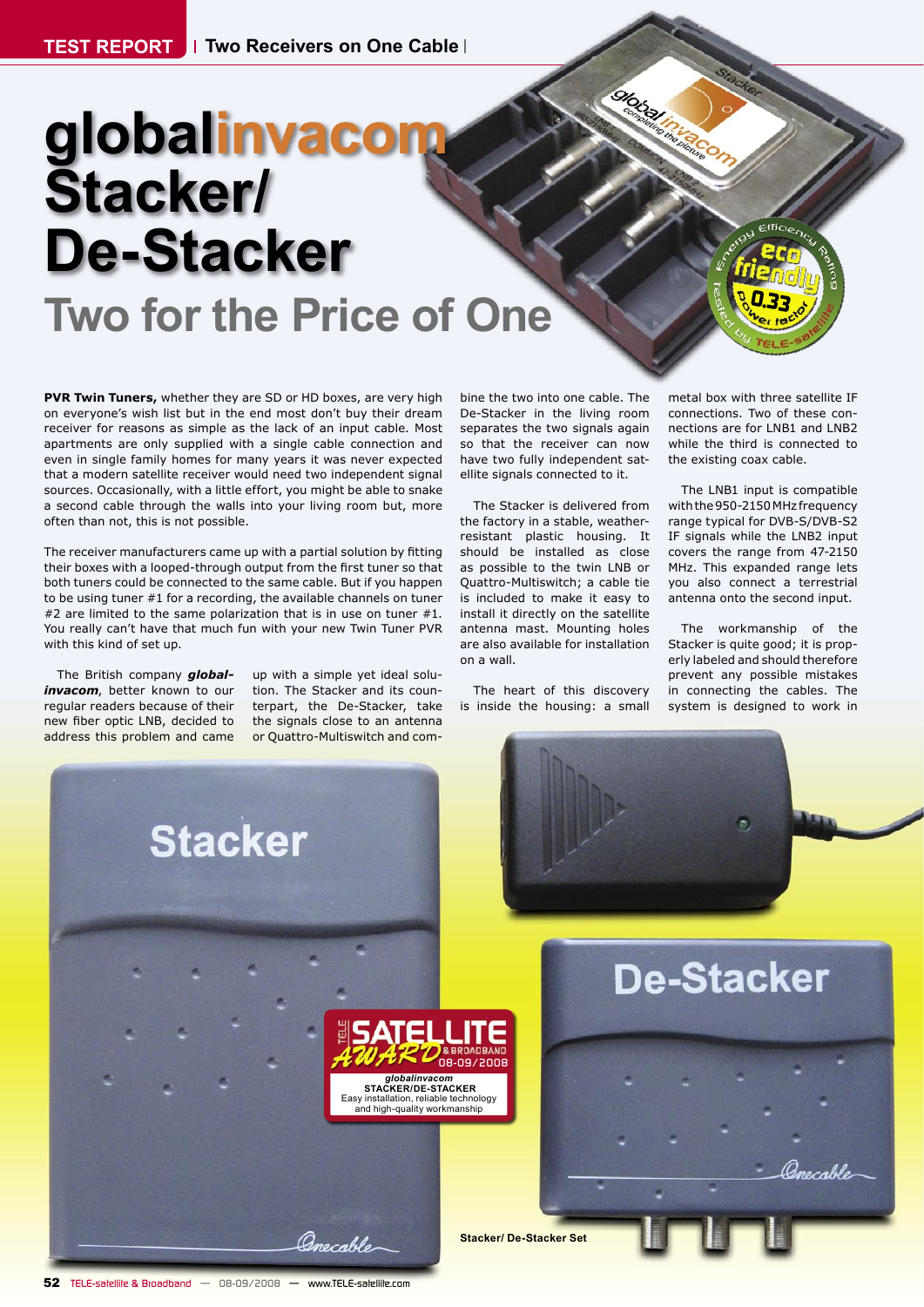external temperatures ranging from -15°C to +40°C and is well protected from moisture. A separate power supply for the Stacker is not needed; it gets its power from the existing coax cable.

The De-Stacker is roughly 1/3 the size of the Stacker and is also fitted with three satellite IF connections. Since the De-Stacker would normally only be used inside, away from the elements, it does not come with a weather-proof housing. The connections are thus easily accessible.

The workmanship of the De-Stacker is just as good as the Stacker with all of the connections nicely labeled. Should you run into any problems, a service telephone number can be found on the back.

Unlike the Stacker, the De-Stacker does need its own power supply and for this purpose that manufacturer has included a 20V power supply that uses less than 5W.

Even though the Stacker/ De-Stacker is for the most part self-explanatory, Invacom went the extra mile and included a very detailed user manual that takes the installation and assembly and explains it step by step.

#### **Everyday Use**

Several years ago we tested a similar system from another manufacturer but because of some technical problems and a lack of sophistication, it never really was able to penetrate the market. Of course, this made it all the more interesting for us when we connected the Stacker to a 75cm antenna with Twin LNB pointed to ASTRA2 at 28.2°.

The manufacturer recommends using CT100 coax cable between the Stacker and De-Stacker, a suggestion that we naturally listened to for the time being.

The distance between the Stacker and De-Stacker modules was roughly 65 feet (20 meters). To really put this system through the ringers, we selected four frequencies from each band at the start of the test with emphasis on frequencies that covered the edges of the bands.

As you can clearly see in Table #1, all four test frequencies were receivable at the De-Stacker without any problems. We were especially impressed that there was hardly any difference between the measured signal before the test without the new *globalinvacom* system and the measured signal with the new Stacker/ De-Stacker system. For all practical purposes this difference was negligible.

Our tests also quickly showed that the LNB1 connection was slightly better able to process signals compared to LNB2. But this is expected and the manufacturer clearly states that in the specifications. The maximum C/N difference between a pass-through signal and one that was routed through the Stacker/De-Stacker was roughly 1.4 dB. For modern DTH satellites this is absolutely no problem.

The De-Stacker Plus comes

#### *TELE-satellite World www.TELE-satellite.com/...* **Download this report in other languages from the Internet:**

| Arabic     | العربية           | www.TELE-satellite.com/TELE-satellite-0809/ara/globalinvacom.pdf |
|------------|-------------------|------------------------------------------------------------------|
| Indonesian | Indonesia         | www.TELE-satellite.com/TELE-satellite-0809/bid/globalinvacom.pdf |
| Bulgarian  | Български         | www.TELE-satellite.com/TELE-satellite-0809/bul/globalinvacom.pdf |
| Czech      | Cesky             | www.TELE-satellite.com/TELE-satellite-0809/ces/globalinvacom.pdf |
| German     | <b>Deutsch</b>    | www.TELE-satellite.com/TELE-satellite-0809/deu/globalinvacom.pdf |
| English    | English           | www.TELE-satellite.com/TELE-satellite-0809/eng/globalinvacom.pdf |
| Soanish    | Español           | www.TELE-satellite.com/TELE-satellite-0809/esp/globalinvacom.pdf |
| Farsi      | فارسى             | www.TELE-satellite.com/TELE-satellite-0809/far/qlobalinvacom.pdf |
| French     | <b>Français</b>   | www.TELE-satellite.com/TELE-satellite-0809/fra/globalinvacom.pdf |
| Greek      | Ελληνικά          | www.TELE-satellite.com/TELE-satellite-0809/hel/globalinvacom.pdf |
| Croatian   | <b>Hrvatski</b>   | www.TELE-satellite.com/TELE-satellite-0809/hrv/globalinvacom.pdf |
| Italian    | <b>Italiano</b>   | www.TELE-satellite.com/TELE-satellite-0809/ita/globalinvacom.pdf |
| Hungarian  | Magyar            | www.TELE-satellite.com/TELE-satellite-0809/mag/globalinvacom.pdf |
| Mandarin   | 中文                | www.TELE-satellite.com/TELE-satellite-0809/man/globalinvacom.pdf |
| Dutch      | <b>Nederlands</b> | www.TELE-satellite.com/TELE-satellite-0809/ned/globalinvacom.pdf |
| Polish     | Polski            | www.TELE-satellite.com/TELE-satellite-0809/pol/globalinvacom.pdf |
| Portuguese | Portuauês         | www.TELE-satellite.com/TELE-satellite-0809/por/globalinvacom.pdf |
| Romanian   | <b>Românesc</b>   | www.TELE-satellite.com/TELE-satellite-0809/rom/globalinvacom.pdf |
| Russian    | Русский           | www.TELE-satellite.com/TELE-satellite-0809/rus/globalinvacom.pdf |
| Swedish    | <b>Svenska</b>    | www.TELE-satellite.com/TELE-satellite-0809/sve/globalinvacom.pdf |
| Turkish    | Türkçe            | www.TELE-satellite.com/TELE-satellite-0809/tur/globalinvacom.pdf |
|            |                   | <b>Available online starting from 25 July 2008</b>               |

with a built-in amplifier and increases the LNB1 input level by approximately 9 dB and the LNB2 input by about 6 dB. This should take care of most signal loss conditions.

But we weren't going to let the *globalinvacom* system get off that easy. We decided to raise the difficulty rating by increasing the cable length between the Stacker/De-Stacker to about 115 feet (35 meters).

But even this could not disturb the *globalinvacom* Stacker even though the manufacturer recommends that the De-Stacker Plus be used for cable lengths over 100 feet (30 meters). The De-Stacker Plus guarantees interference-free reception with cable lengths up to 200 feet (60 meters).

In addition to connecting this system to a twin LNB, it is also possible to connect the Stacker/De-Stacker to a Quattro-Multiswitch. To check the validity of the manufacturers claim we linked the Stacker to two outputs from our 5/18 multiswitch (four LNB inputs for the Quattro LNB plus terrestrial input) and as expected, the *globalinvacom* product did not disappoint us.

We do have to mention though that the Stacker/De-Stacker system is not designed to be used when DiSEqC signals are present. DiSEqC signals will not pass through the *globalinvacom* system; only the 22 kHz switching signals for low and high band will pass through as will the voltage switching for polarization. Therefore, the Stacker/De-Stacker system can be used on these three applications:

― Reception of two satellites each with their own LNB

― Reception of one satellite using a twin LNB ― Reception of one satellite with a Quattro-LNB and

multiswitch

As we already mentioned, the entire terrestrial frequency range can be handled by the LNB2 connection. Figure 4 shows the frequency spectrum with a direct connection of our TV Explorer II analyzer to the multiswitch. Figure 5 shows the terrestrial signal through





**De-Stacker LNB 1 Input** 



**High-Band Astra2 28.2° east with Stacker/ De-Stacker LNB 2 Input** 



**Terrestrial Frequency Spectrum without Stacker/De-Stacker** 



**Terrestrial Frequency Spectrum with Stacker/De-Stacker**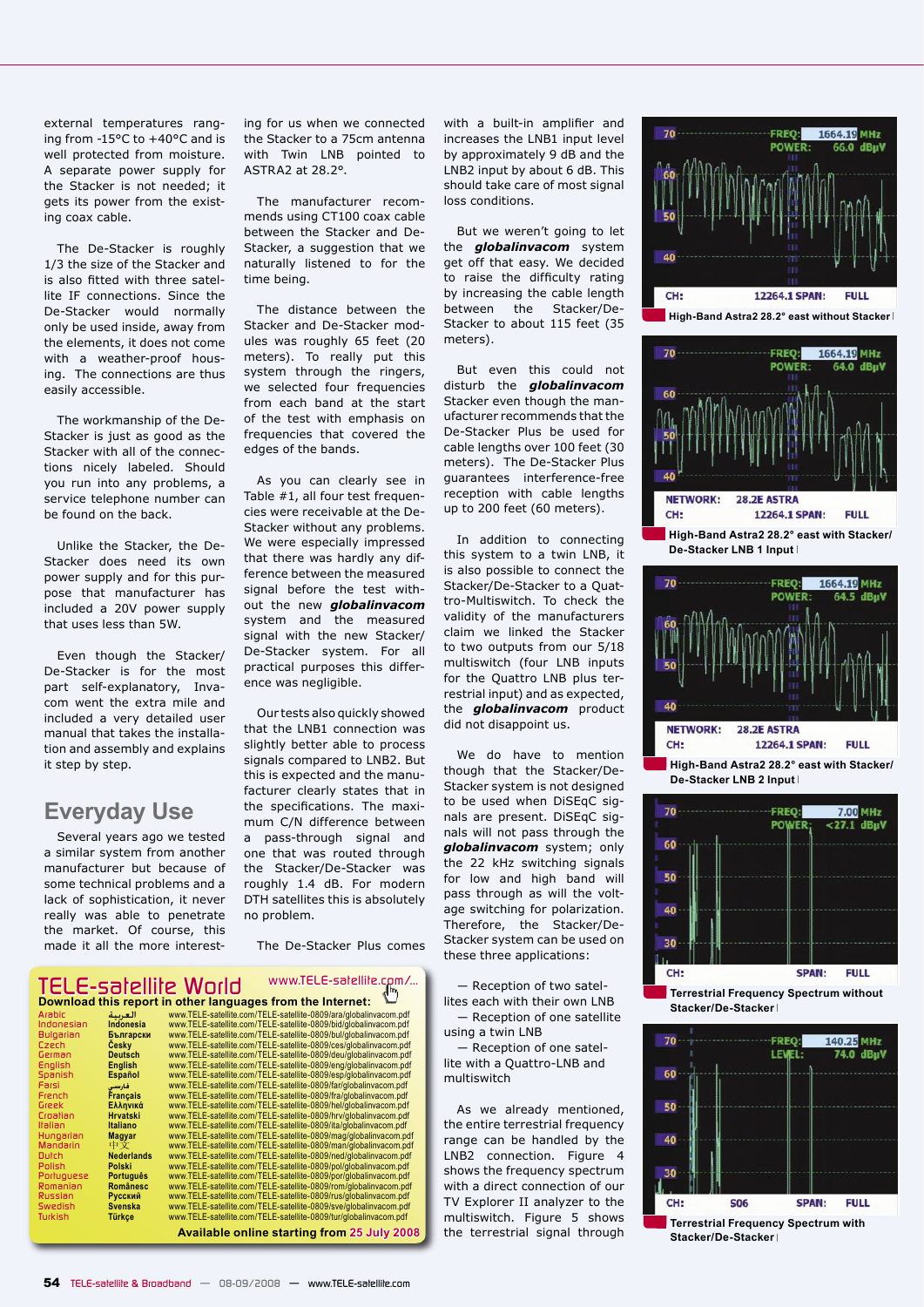| $\bigoplus$ LNB |                                    |                      |                                         | DVB-                                               |           |
|-----------------|------------------------------------|----------------------|-----------------------------------------|----------------------------------------------------|-----------|
|                 | <b>POWER:</b>                      |                      |                                         | 64.7 dBµ\                                          |           |
| 30              | 50                                 | 70                   | 90                                      | 110                                                | 130       |
| FREQ:<br>CH:    | 1211.44 MHz C/N:<br>DL-Ku: 10961.4 | -3 kHz<br><b>MHz</b> | <b>»POWER</b><br>MER:<br>CBER:<br>VBER: | 15.4 dB<br>16.0 dB<br>$< 1.0E - 6$<br>$< 1.0E - 8$ | 64.7 dBµV |
|                 | MPEG-2 TS:28.2E ASTRA              |                      |                                         |                                                    |           |

| $\sum_{i=1}^{N}$ |                        |            |        | DVR-:        |           |
|------------------|------------------------|------------|--------|--------------|-----------|
|                  | <b>POWER:</b>          |            |        | 62.2 dBµV    |           |
| 30               | 50                     | 70         | 90     | 110          | 130       |
|                  | FREQ: 1506.93 MHz C/N: |            |        | 12.8 dB      |           |
|                  |                        | $-22$ kHz  | »POWER |              | 62.2 dBµ\ |
|                  | DL-Ku: 11256.9         | <b>MHz</b> | MER:   | 10.6 dB      |           |
| CH:              |                        |            | CBER:  | $7.1E-4$     |           |
|                  |                        |            | VBER:  | $< 1.0E - 8$ |           |
| <b>MPEG-2 TS</b> |                        |            |        |              |           |

| $\sum_{i=1}^{N}$ |                       |          |        | DVR-         |           |
|------------------|-----------------------|----------|--------|--------------|-----------|
|                  | <b>POWER:</b>         |          |        | 68.5 dBµV    |           |
| 30               | 50                    | 70       | 90     | 110          | 130       |
| FREQ:            | 1605.65 MHz C/N:      |          |        | 16.0 dB      |           |
|                  |                       | $-1$ kHz | »POWER |              | 68.5 dBuV |
|                  | DL-Ku: 12205.6        | MHz      | MER:   | 16.6 dB      |           |
| CH:              |                       |          | CBER:  | $< 1.0E - 6$ |           |
|                  |                       |          | VBER:  | $< 1.0F - 8$ |           |
|                  | MPEG-2 TS:28.2E ASTRA |          |        |              |           |

| $\bigoplus$ LNB  |                        |            |        |              |           |
|------------------|------------------------|------------|--------|--------------|-----------|
|                  | <b>POWER:</b>          |            |        | 65.8 dBµV    |           |
| 30               | 50                     | 70         | 90     | 110          | 130       |
|                  | FREQ: 1664.19 MHz C/N: |            |        | 14.8 dB      |           |
|                  |                        | $-18$ kHz  | »POWER |              | 65.8 dBuV |
|                  | DL-Ku: 12264.1         | <b>MHz</b> | MER:   | 16.6 dB      |           |
| CH:              |                        |            | CBER:  | $< 1.0E - 6$ |           |
|                  |                        |            | VBER:  | $< 1.0E - 8$ |           |
| <b>MPEG-2 TS</b> |                        |            |        |              |           |

| $\overline{(\ast)}$ |                                      |    |         |                 |              |           |  |  |
|---------------------|--------------------------------------|----|---------|-----------------|--------------|-----------|--|--|
| <b>POWER:</b>       |                                      |    |         |                 | 72.1 dBµV    |           |  |  |
| 10                  | 30                                   | 50 | 70      | 90              | 110          | 130       |  |  |
| FREO:               |                                      |    |         | 498.00 MHz C/N: | $>40.3$ dB   |           |  |  |
|                     |                                      |    | $3$ kHz | »POWER          |              | 72.1 dBµV |  |  |
| CH:                 |                                      | 24 |         | MER:            | $>34.0$ dB   |           |  |  |
|                     |                                      |    |         | CBER:           |              | $2.4F-5$  |  |  |
|                     |                                      |    |         | VBER:           | $< 1.0E - 7$ |           |  |  |
|                     | <b>MPEG-2 TS DVB-T: ORS DVB-T WN</b> |    |         |                 |              |           |  |  |

| $\bigoplus$ LNB            |                       |     |        | DVB-         |           |
|----------------------------|-----------------------|-----|--------|--------------|-----------|
| <b>POWER:</b><br>59.5 dBµV |                       |     |        |              |           |
| 30                         | 50                    | 70  | 90     | 110          | 130       |
| FREQ:                      | 1210.41 MHz C/N:      |     |        | $>14.5$ dB   |           |
|                            |                       | kHz | »POWER |              | 59.5 dBµV |
|                            | DL-Ku: 10960.4        | MHz | MER:   | 16.1 dB      |           |
| CH:                        |                       |     | CBER:  | $< 1.0E - 6$ |           |
|                            |                       |     | VBER:  | $< 1.0E - 8$ |           |
|                            | MPEG-2 TS:28.2E ASTRA |     |        |              |           |

| $\frac{LNB}{2}$                           |                        |    |                | DVB-                     |     |
|-------------------------------------------|------------------------|----|----------------|--------------------------|-----|
|                                           | <b>POWER:</b>          |    |                | 59.5 dBµV                |     |
| 30                                        | 50                     | 70 | 90             | 110                      | 130 |
|                                           | FREQ: 1505.88 MHz C/N: |    |                | 12.0 dB                  |     |
| kHz<br>13<br><b>MHz</b><br>DL-Ku: 11255.8 |                        |    | »POWER<br>MER: | 59.5 dBµ\<br>10.6 dB     |     |
| CH:                                       |                        |    | CBER:<br>VBER: | $7.6E-4$<br>$< 1.0E - 8$ |     |
|                                           | MPEG-2 TS:28.2E ASTRA  |    |                |                          |     |

|                  | $\bigotimes$ LNB       |            |              |              |           |
|------------------|------------------------|------------|--------------|--------------|-----------|
|                  | <b>POWER:</b>          | 66.1 dBµV  |              |              |           |
| 30               | 50                     | 70         | 90           | 110          | 130       |
|                  | FREQ: 1604.65 MHz C/N: |            |              | 16.0 dB      |           |
|                  |                        | $-4$ kHz   | »POWER       |              | 66.1 dBµV |
|                  | DL-Ku: 12204.6         | <b>MHz</b> | MER:         | 16.4 dB      |           |
| CH:              |                        |            | <b>CBER:</b> | $< 1.0E - 6$ |           |
|                  |                        |            | <b>VBER:</b> | $< 1.0E - 8$ |           |
| <b>MPEG-2 TS</b> |                        |            |              |              |           |

| $\bigoplus$ LNB            |                        |        |              | DVR-         |           |  |
|----------------------------|------------------------|--------|--------------|--------------|-----------|--|
| <b>POWER:</b><br>64.1 dBµV |                        |        |              |              |           |  |
| 30                         | 50                     | 70     | 90           | 110          | 130       |  |
|                            | FREQ: 1663.13 MHz C/N: |        |              | 13.4 dB      |           |  |
|                            |                        | 27 kHz | »POWER       |              | 64.1 dBµV |  |
|                            | DL-Ku: 12263.1         | MHz    | MER:         | 16.6 dB      |           |  |
| CH:                        |                        |        | CBER:        | $< 1.0E - 6$ |           |  |
|                            |                        |        | <b>VBER:</b> | $< 1.0E - 8$ |           |  |

| $\bigoplus$ LNB |                        |        |              | DVR-         |           |
|-----------------|------------------------|--------|--------------|--------------|-----------|
|                 | <b>POWER:</b>          |        |              | 63.1 dBµV    |           |
| 30              | 50                     | 70     | 90           | 110          | 130       |
|                 | FREQ: 1211.44 MHz C/N: |        |              | 14.7 dB      |           |
|                 |                        | 27 kHz | »POWER       |              | 63.1 dBµV |
|                 | DL-Ku: 10961.4         | MHz    | MER:         | 16.2 dB      |           |
| CH:             |                        |        | CBER:        | $< 1.0E - 6$ |           |
|                 |                        |        | <b>VBER:</b> | $< 1.0E - 8$ |           |
| <b>MPEG-2TS</b> |                        |        |              |              |           |

|       | $\bigotimes$ LNB      |          |              | DVB-!        |           |
|-------|-----------------------|----------|--------------|--------------|-----------|
|       | <b>POWER:</b>         |          |              | $61.2$ dBµV  |           |
| 30    | 50                    | 70       | 90           | 110          | 130       |
| FREQ: | 1506.93 MHz C/N:      |          |              | 11.6 dB      |           |
|       |                       | $-1$ kHz | »POWER       |              | 61.2 dBµV |
|       | DL-Ku: 11256.9        | MHz      | MER.         | 10.5 dB      |           |
| CH:   |                       |          | CBER:        |              | $7.9F-4$  |
|       |                       |          | <b>VBER:</b> | $< 1.0E - 8$ |           |
|       | MPEG-2 TS:28.2E ASTRA |          |              |              |           |

| $\overline{(\ast)}$          |               |                       |        |              |     |
|------------------------------|---------------|-----------------------|--------|--------------|-----|
|                              | <b>POWER:</b> |                       |        | 65.8 dBµV    |     |
| 30                           | 50            | 70                    | 90     | 110          | 130 |
| <b>FREQ:</b>                 |               | 1605.65 MHz C/N:      |        | 14.0 dB      |     |
|                              |               | $1$ kHz               | »POWER | 65.8 dBµ\    |     |
| MHz<br>DL-Ku: 12205.6<br>CH: |               |                       | MER:   | 16.8 dB      |     |
|                              |               |                       | CBER:  | $< 1.0E - 6$ |     |
|                              |               |                       | VBER:  | $< 1.0E - 8$ |     |
|                              |               | MPEG-2 TS:28.2E ASTRA |        |              |     |

|    | <b>EXT LNB</b>                           |                         |                         | DVR-                                        |           |  |
|----|------------------------------------------|-------------------------|-------------------------|---------------------------------------------|-----------|--|
|    | <b>POWER:</b>                            |                         |                         | 64.4 dBµV                                   |           |  |
| 30 | 50                                       | 70                      | 90                      | 110                                         | 130       |  |
|    | FREQ: 1664.19 MHz C/N:<br>DL-Ku: 12264.1 | $-10$ kHz<br><b>MHz</b> | »POWER<br>MER:<br>CBER: | $13.1 \text{ dB}$<br>16.9dB<br>$< 1.0E - 6$ | 64.4 dBuV |  |
|    | CH:<br>MPEG-2 TS:28.2E ASTRA             |                         | VBER:                   | $< 1.0E - 8$                                |           |  |

| <b>POWER:</b> |    |                 |       |              |        | 72.1 dBµV    |           |
|---------------|----|-----------------|-------|--------------|--------|--------------|-----------|
| 10            | 30 | 50              | 70    |              | 90     | 110          | 130       |
| FREQ:         |    | 498.00 MHz C/N: |       |              |        | $>41.0$ dB   |           |
|               |    |                 | 3 kHz |              | »POWER |              | 72.1 dBuV |
| CH:           |    | 24              |       | MER:         |        | $>34.0$ dB   |           |
|               |    |                 |       | <b>CBER:</b> |        | $< 1.0E - 5$ |           |
|               |    |                 |       | <b>VBER:</b> |        | $< 1.0E - 7$ |           |

#### **Table 1:**

| ASTRA2 | <b>Stacker LNB 1</b> | <b>Stacker LNB 2</b> | without Stacker     |
|--------|----------------------|----------------------|---------------------|
| 11256V | 59.8dBµV/CN 12.4 dB  | 61.0dBµV/CN 11.6 dB  | 62.2dBµV/CN 13.1 dB |
| 10961H | 59.5dBµV/CN 14.5 dB  | 63.3dBµV/CN 14.7 dB  | 64.5dBµV/CN 15.0 dB |
| 12204V | 66.0dBµV/CN 16.0 dB  | 66.0dBµV/CN 15.1 dB  | 68.7dBµV/CN 15.8 dB |
| 12262H | 54.1dBµV/CN 13.3 dB  | 64.5dBµV/CN 13.4 dB  | 66.0dBµV/CN 14.7 dB |

**Signal comparison Stacker/De-Stacker System and direct cable connection**

the Stacker/De-Stacker system. In addition to all of the DVB-T channels, we were also able to receive the analog camera signal from the main entrance of our test lab without any problems and at nearly the same level (63 dBuV).

If you happen to have a wall outlet, in most cases this can also be used as long as it can support frequencies up to 3850 MHz. The manufacturer recommends wall outlets from Global Euroframe and Euromod HQF.

#### **Does it have to be CT100 coax cable?**

Up until now, we only used CT100 cable between the Stacker and De-Stacker as recommended by the manufacturer. But in reality, most end users already have cable that is of lesser quality. This was reason enough for us to test this as well.

We happened to find a roll of older coax cable gathering dust in our storeroom and decided to replace the high quality coax with this older cable. As long as the cable lengths were fairly short, we did not encounter any problems but, as the cable lengths increased, the more problematic the transmission became.

Therefore we strongly recommend that you use the cable suggested by the manufacturer especially if a length of more than 33 feet (10 meters) is to be used.

### **How does the Stacker/De-Stacker actually work?**

As the name suggests, the signals of a twin LNB or a multiswitch are stacked on top of each other. In normal satellite reception, the LNB converts the incoming satellite signals to the 950-2150 MHz so that they can be efficiently carried by a coax cable. The Stacker does nothing more than transfer the LNB2 signals in the 47-2150 MHz range while taking the LNB1 input signals and converting them to the 2650 to 3850 MHz range. The Stacker essentially expands the useable frequency range.

The job of the De-Stacker is to take the higher frequency signals that are now on the LNB1 input and reconvert them such that both De-Stacker outputs are in the 950-2150 MHz range and thus compatible with DVB-S/DVB-S2 receivers. A built-in amplifier makes up for any signal loss that may have occurred.